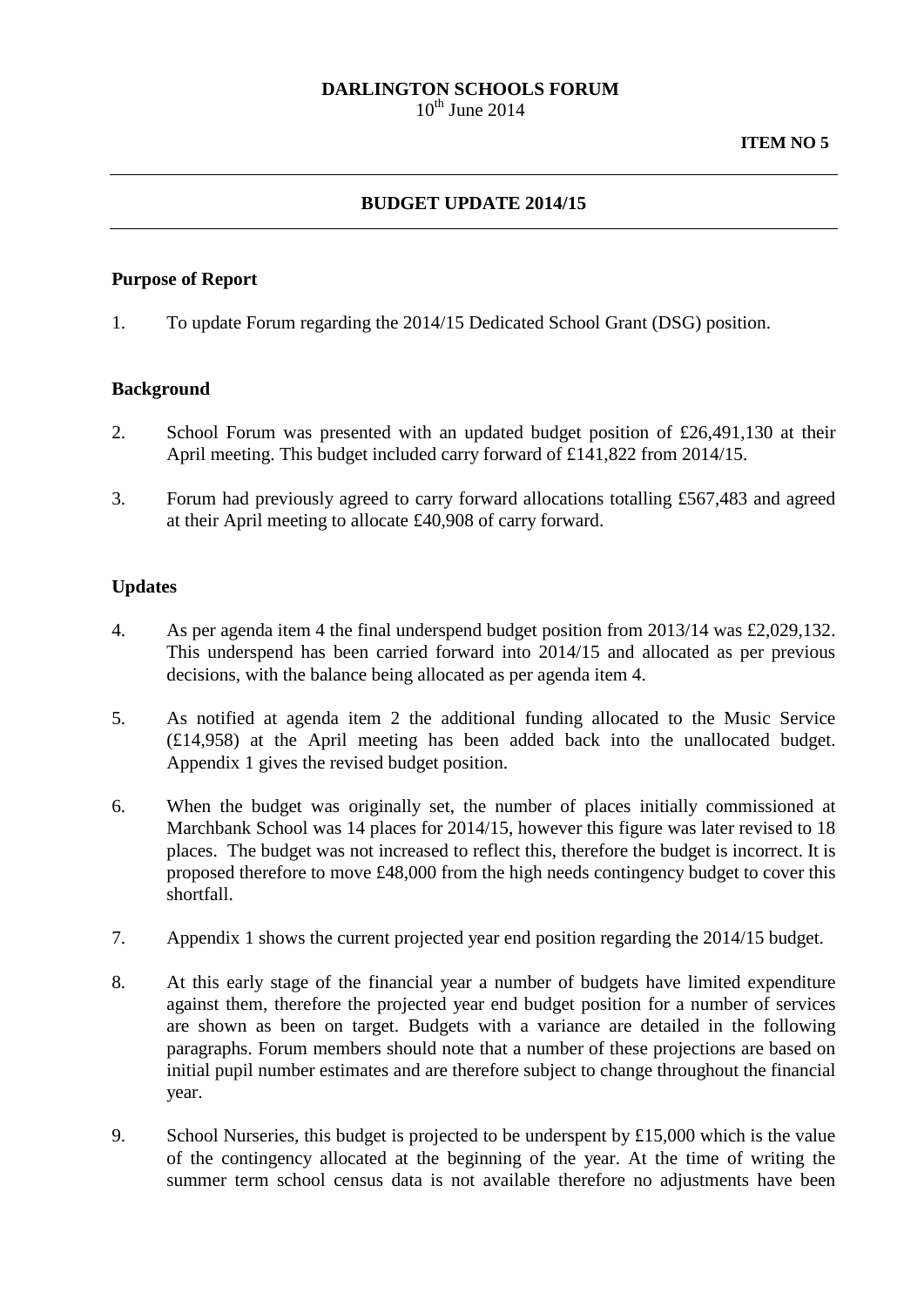made to projected expenditure for the actual number of pupils funded in this term. As a result the budget has been shown as set at the beginning of the year.

- 10. The following Top Up budgets (PRU, BHA, Marchbank and Resource Bases) are all projected based on the number of pupils in the establishment at the start of the summer term and assuming full occupancy for the remaining two terms of the financial year. These projections are all subject to change as the establishments are paid top ups based on the **actual** occupancy each term.
- 11. Pupil Referral Unit Top Ups, this budget is projected to be underspent based lower occupancy at the start of the summer term.
- 12. Specialist Placements BHA Top Ups, this budget is projected to be overspent based on additional pupils being placed over the number of commissioned places at the beginning of the summer term.
- 13. Marchbank School Top Ups, this budget is projected to be overspent resulting from additional children being placed at the school over the 18 commissioned places.
- 14. Heathfield and Northwood Resource Base Top Ups, these budgets are projected to be underspent based lower occupancy at the start of the summer term.
- 15. Post 16 top up placements, this budget is projected to be underspent based on the number of children funded in the summer term. Again the actual expenditure will fluctuate dependent on the number of places occupied following the commencement of the new academic year.
- 16. High Needs Contingency, this budget is shown as unspent as it offsets pressures in other budget lines.
- 17. Nursery Funding (PVI), as with school nurseries this budget is showing an underspend based on the contingency at the start of the year. This variance will be subject to change throughout the year following the census.
- 18. Individually Assigned Resources, top up payments are made at the beginning of the year for children in school with additional SEN needs. The budget is overspent resulting from additional children being assessed between the budget being set (January) and the start of the summer term.
- 19. At this point of the year excluding the unallocated carry forward (budget to be distributed to within the 2015/16 formula) it is projected that there will be underspend in the year of approximately £206,000. Although this is subject to change, the projected underspend in year means that it is not expected that there are any required calls on the 2013/14 carry forward during 2014/15. The carry forward therefore should be available in full for distributing through the 2015/16 formula.
- 20. Forum will be presented with updates on the budget position at all their meetings.